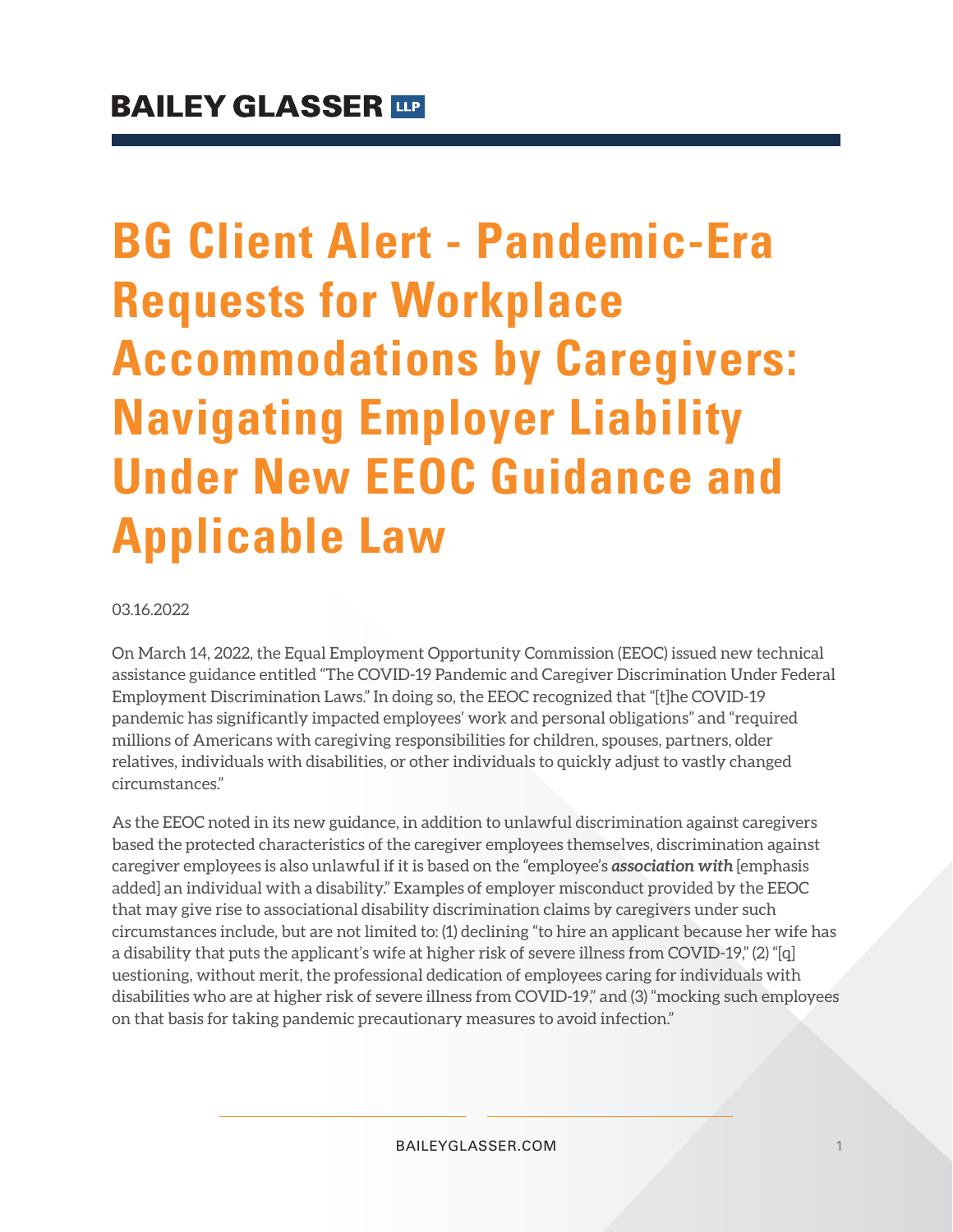## **BAILEY GLASSER TIP**

#### BG CLIENT ALERT - PANDEMIC-ERA REQUESTS FOR WORKPLACE ACCOMMODATIONS BY CAREGIVERS: NAVIGATING EMPLOYER LIABILITY UNDER NEW EEOC GUIDANCE AND APPLICABLE LAW

Although the new EEOC guidance provides that such caregivers generally don't have a right under the federal Americans with Disabilities Act (ADA) to receive reasonable accommodations such as telework, flexible schedules, or reduced travel or overtime not offered to other employees just because of their status as caregivers, the agency nonetheless recognizes that such employees—i.e., those "who live in households with persons who are immunocompromised"—"may be reluctant to return to the workplace," and may have additional rights under state or local laws. As such, to avoid exposure to associational disability discrimination claims, employers should pay special attention to any requests for reasonable accommodation made by caregiver employees, should evaluate whether any applicable state or local laws would impose upon them an obligation to engage in an interactive process with such employees to determine whether such an accommodation can be made without undue hardship, and should carefully consider into how to best respond to any such requests.

Indeed, a review of the applicable law makes clear that employers must tread carefully when navigating these issues to avoid liability. For example, some recent (albeit pre-pandemic) court decisions interpreted the California Fair Employment and Housing Act (FEHA) to provide caregiver employees with the right to bring claims against employers for failure to accommodate or engage in an interactive process, even where the plaintiff employee does not suffer from a disability themselves.[i] Moreover, even in jurisdictions where a caregiver employee does not have any such legal right under state or local law to receive workplace accommodations because of their association with a disabled person, an employer's response to such a request may nonetheless give rise to retaliation claims or associational disability claims based upon alleged disparate treatment theories if not handled properly.[ii] Employees themselves at heightened risk of severe outcomes from COVID have been successful in asserting claims under their long-term disability polices as well.

Employers and individuals who have questions about requests for accommodations made by caregiver employees, associational disability discrimination claims, or who need advice as to how best to navigate the various legal issues that may arise in the workplace relating to COVID-19 should contact one of the experienced attorneys in Bailey Glasser's Labor & Employment Practice Group. Employees who are unable to work because of COVID and who have been denied coverage under their long-term disability policies should contact Bailey Glasser's ERISA Practice Group.

[i] *See Castro v. Classy, Inc*., No. 3:19-CV-02246-H-BGS, 2020 WL 996948, at \*5 (S.D. Cal. Mar. 2, 2020) (denying employer's motion to dismiss the employee's failure to accommodate and failure to engage in interactive process claims under FEHA premised upon the employees request for a reasonable accommodation to work from home and take care of her disabled child).